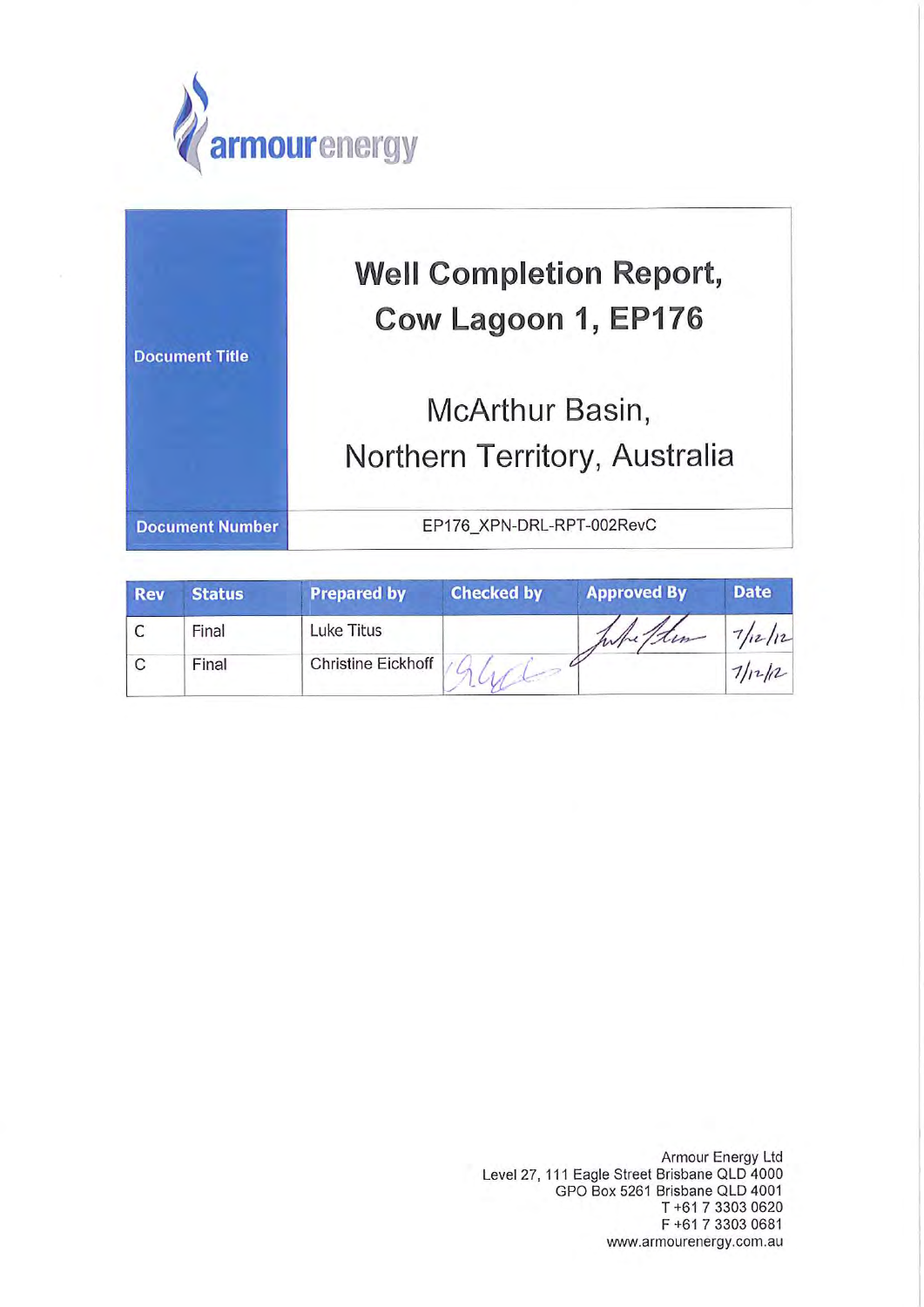

Well Completion Report, Cow Lagoon 1, EP176

## **Table of Contents**

| 1.           |        |                                                                                   |  |
|--------------|--------|-----------------------------------------------------------------------------------|--|
| 2.           |        |                                                                                   |  |
| 2.1.         |        |                                                                                   |  |
| 2.2.         |        |                                                                                   |  |
| 2.3.         |        |                                                                                   |  |
| 2.4.         |        |                                                                                   |  |
| 2.5.         |        |                                                                                   |  |
| 2.6.         |        |                                                                                   |  |
| 2.7.         |        |                                                                                   |  |
| 2.8.         |        |                                                                                   |  |
| 3.           |        |                                                                                   |  |
| 3.1.         |        | Depth and Types of Cores and Cuttings, Well Evaluation Log and Fluid Samples 11   |  |
|              | 3.1.1. |                                                                                   |  |
|              | 3.1.2. |                                                                                   |  |
|              | 3.1.3. |                                                                                   |  |
|              | 3.1.4. |                                                                                   |  |
| 3.2.         |        |                                                                                   |  |
| 3.3.         |        | Operation and Results including full raw pressure-time listings for all formation |  |
|              |        |                                                                                   |  |
| 4.           |        |                                                                                   |  |
| 4.1.         |        |                                                                                   |  |
| 4.2.         |        | Along Hole and True Vertical Depth of Seismic Marker and Reservoir Horizons 18    |  |
| 4.3.         |        |                                                                                   |  |
|              | 4.3.1. |                                                                                   |  |
|              | 4.3.2. |                                                                                   |  |
|              | 4.3.3. |                                                                                   |  |
|              | 4.3.4. |                                                                                   |  |
|              | 4.3.5. |                                                                                   |  |
| 4.4.<br>Area | 25     | Relevance of the Well Data to the Evaluation of the Hydrocarbon Potential of the  |  |
| 5.           |        |                                                                                   |  |